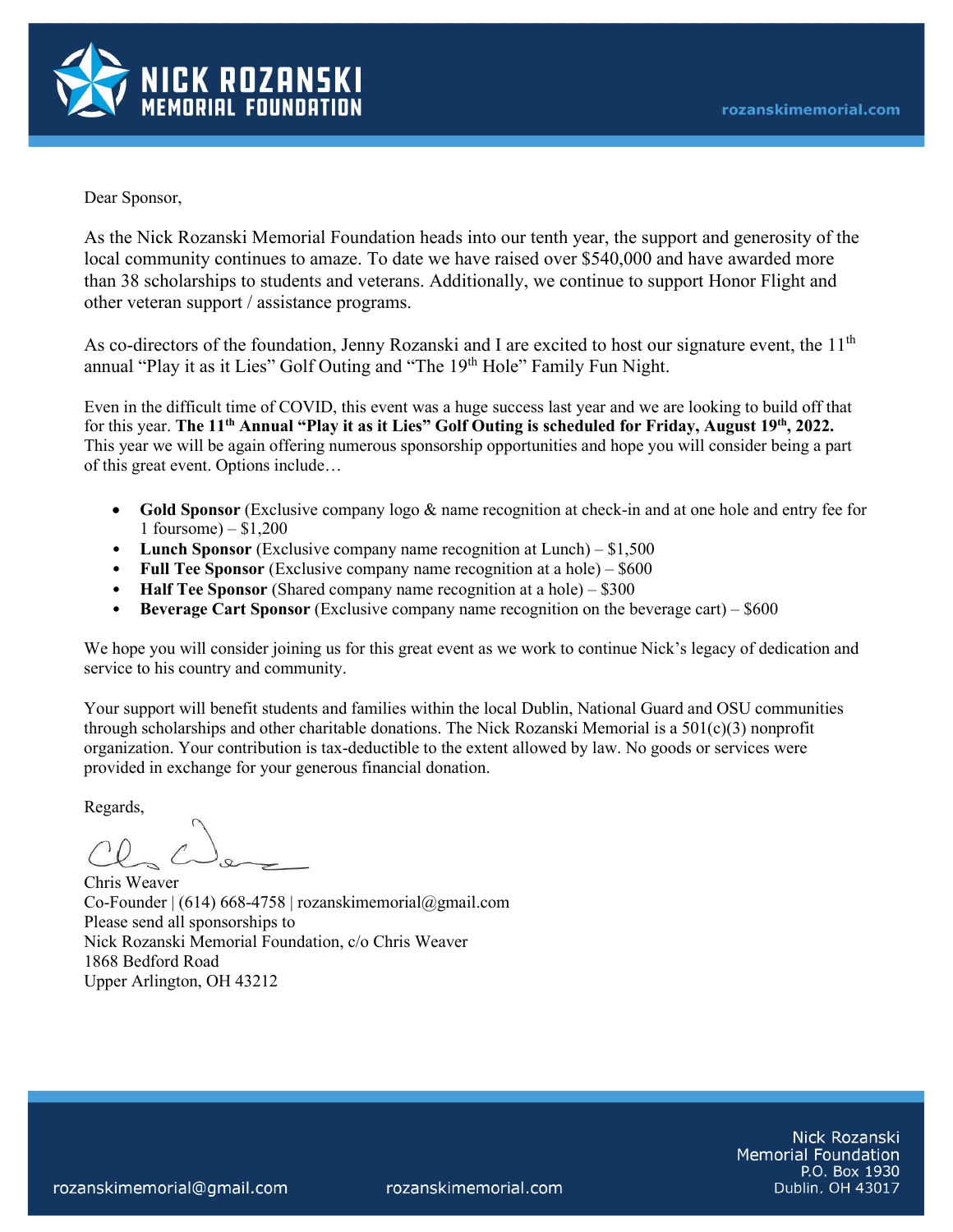

## **2022 Nick Rozanski Memorial Foundation "Play it as it Lies" Golf Outing**

| Name           |                                                                                                                  |        |                                                                               |
|----------------|------------------------------------------------------------------------------------------------------------------|--------|-------------------------------------------------------------------------------|
| Company        | Job Title                                                                                                        |        |                                                                               |
| <b>Address</b> |                                                                                                                  |        |                                                                               |
| City           | <b>State</b>                                                                                                     |        | Zip                                                                           |
| Email          | Phone                                                                                                            |        | Fax                                                                           |
|                | Gold Sponsor - \$1,200<br>Exclusive company logo and name recogni-<br>tion at check-in and at one hole and entry | $\Box$ | <b>Half Tee Sponsor - \$300</b><br>Shared company name recognition at a hole. |
|                | fee for one foursome.                                                                                            | □      | Lunch Sponsor - \$1,500<br>Exclusive name recognition as provider of          |
| $\Box$         | <b>Full Tee Sponsor - \$600</b><br>Exclusive company name recognition at a                                       |        | lunch.                                                                        |
| hole.          |                                                                                                                  | □      | <b>Beverage Cart Sponsor - \$600</b><br>Exclusive name recognition on cart    |

Sponsorship Form and Contract

I hereby agree to purchase a \_\_\_\_\_\_\_\_\_\_\_\_\_\_\_\_\_\_\_\_\_\_\_\_\_\_\_\_\_\_\_\_Sponsorship at the cost of \$\_\_\_\_\_\_\_ for the 2022 Nick Rozanski Memorial Foundation "Play it as it Lies" Golf Outing being held at Safari Golf Club on August 19th, 2022. In return for my sponsorship investment, I understand that my company will receive the exposure as detailed in the sponsorship benefit package.

\_\_\_\_\_\_\_\_\_\_\_\_\_\_\_\_\_\_\_\_\_\_\_\_\_\_\_\_\_\_ \_\_\_\_\_\_\_\_\_\_\_\_\_\_\_\_\_\_\_\_\_\_\_\_\_\_\_\_\_ \_\_\_\_\_\_\_\_\_\_\_\_\_\_

| Printed Name       | Signature                                                           | Date |
|--------------------|---------------------------------------------------------------------|------|
|                    | Payment Information (must be made by August 10, 2022):              |      |
|                    | Payment can be made online at www.rozanskimemorial.com or by check. |      |
| Checks payable to: | Nick Rozanski Memorial Foundation                                   |      |
| Mail To:           | Nick Rozanski Memorial Foundation, c/o Chris Weaver                 |      |
|                    | 1868 Bedford Rd                                                     |      |
|                    | Upper Arlington, OH 43212                                           |      |
|                    | If you have questions, please call Chris Weaver at 614-668-4758.    |      |

Nick Rozanski **Memorial Foundation** P.O. Box 1930 Dublin, OH 43017